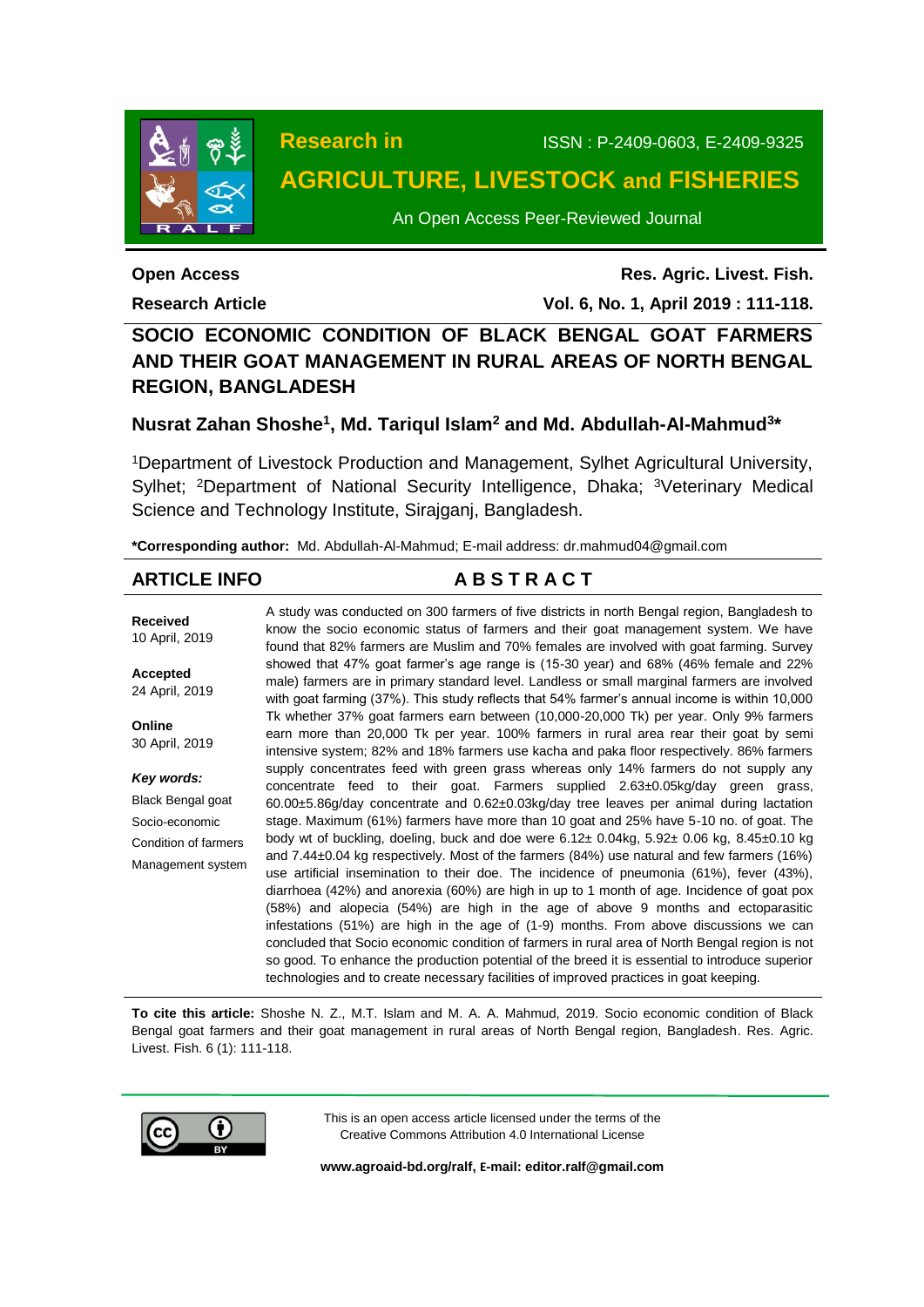## **INTRODUCTION**

Black Bengal goat is a promising dwarf goat breed known to be famous for its high adaptability, fertility, prolificacy, delicious meat and superior skin (Devendra and Burns, 1983; Husain et al., 1996). Goats are very important species of livestock; it has short generation intervals, higher rates of prolificacy and high market demand (Amin et al., 2001). The higher demand of meat and skin in the local as well as foreign markets focused the goat enterprise extremely prominent to the vulnerable group of people in the existing socioeconomic condition of the country (Husain, 1993). Economy of Bangladesh is mainly driven by agricultural product and livestock is the most viable sector. Livestock is contributing about 2.73% of overall Gross Domestic Products (GDP) and 4.31% export earnings from leather and leather goods of total export, 20% of the population is directly and 50% is partly dependent on this sector (Draft Sixth Five Year Plan, 2010). However, the total livestock population composed of 25.61 million goats, 23.44 million cattle, 14.54 million buffaloes and 3.17 million sheep (DLS, 2014). Poor people who have not ability to buy and rear large ruminants, goat is ideally suited for them. Goat husbandry is becoming an attractive activity mainly among the poor women (Choudhury et al., 2012). Poor people who have not ability to buy and rear large ruminants, goat is ideally suited for them. Goat husbandry is becoming an attractive activity mainly among the poor women (Choudhury et al., 2012). However, goat productions in tropical countries are extensive, semi-intensive, tethering, intensive and integration into crop. Semi-intensive production represents between extensive and intensive production and largely depends on the availability of land (Devendra and Burns, 1982). As goat is contributing a lot in the economy of rural villagers, mainly among the poor family, so to gather update information this study was under taken with the objectives to learn about present status of goat housing, to collect information about feeds and feeding of goats, to know about health care status and to update information about the breeding of Black Bengal goats in the rural villages of study area. Farmers at study sites reared their goat in semi intensive system, though Hossain et al., (2015) reported few goat farmers reared their goats in free range and intensive system. Most of the farmers kept their goats at goat's house but Pattamarakha et al., (1997) found most of the farmers did not have shelters for their goats. Organized stall feeding is practically absent but during adverse climatic conditions farmers keep their goats installs and feed with tree leaves, natural grasses and kitchen wastes (Husain, 1993). Goats are regarded as an intimate and integral part of rural farming systems in Bangladesh. Many of the landless and marginal farmers own 1-5 goats and contribute economically to the subsistence farmers in mixed farming systems (Husain, 1993). There is a old saying that "the goat is the poor man's cow" is still hold true for developing country such as Bangladesh. While dairy cattle and poultry industry are making significant impact as a provider of animal protein in the country, small ruminants, especially goats have become very important in rural economy and nutrition throughout the country.

### **METHODOLOGY**

The survey was conducted on three hundred (300) farmers and three thousand (3000) goat in five district of north Bengal region, Bangladesh. The study area was Sirajgonj, Natore, Pabna, Bogra and Rajshahi district. Three villages of each district were selected for our survey. The survey was conducted on twenty farmers from each village. Data were collected by pre-structured questionnaire from farmers. Survey time was January 2016 to January 2017. Data on socio-economic condition of goat farmers (religion, sex, age, education, occupation and annual income), management system of goat (housing and feeding) and goat flock information (flock size, age and body wt of goat, breeding and incidence of various diseases) were collected. The data were computerized and analyzed to know about different factors of goat farming as well as farmers. Descriptive statistics menu was used to measure mean values of body weight of goat but analyses were performed for having the farmer's distribution under different studied parameters using the cross tabulation procedure under statistical package for the social sciences (SPSS, 1998) version.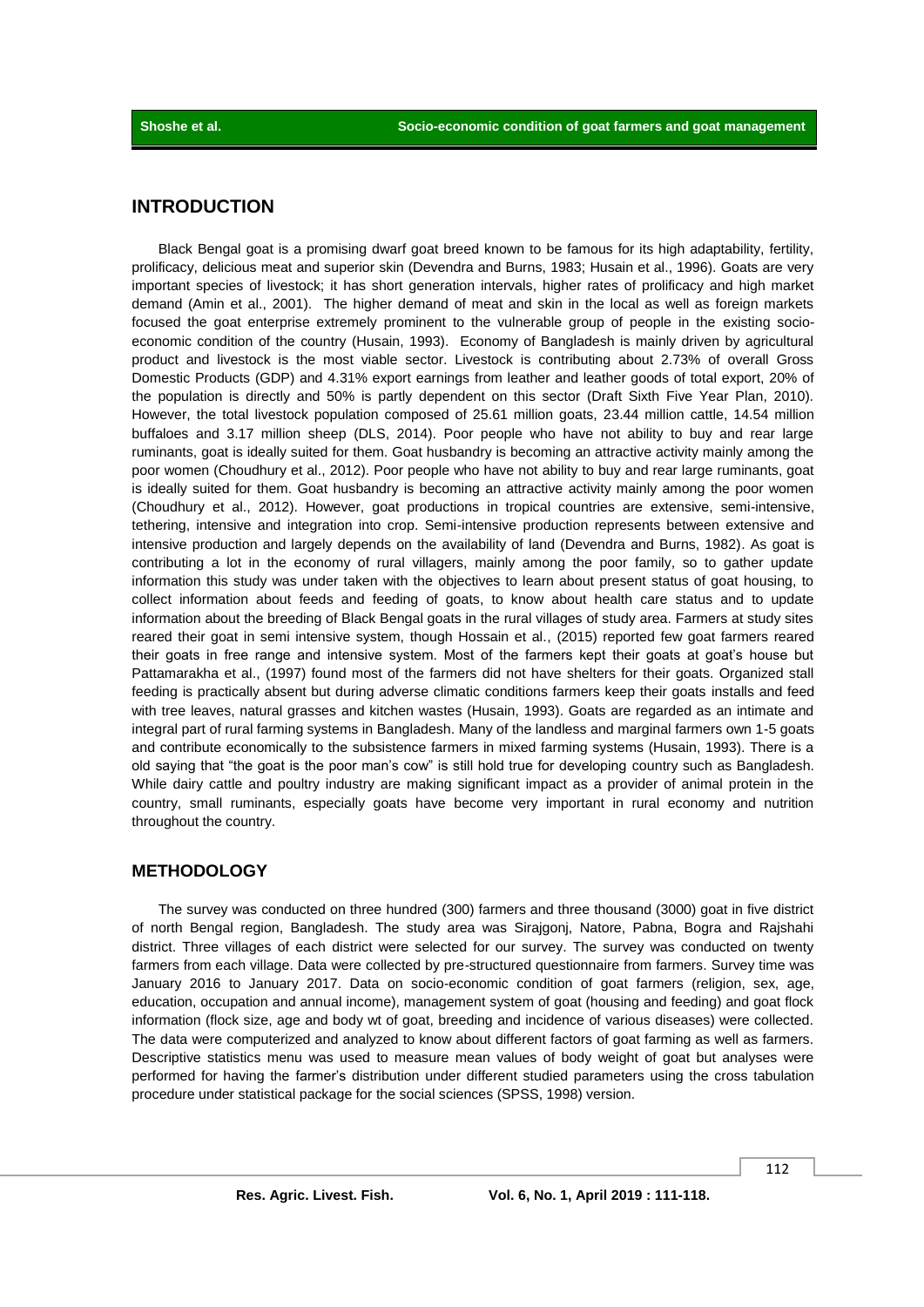## **RESULTS AND DISCUSSION**

**Table1.** Socio- economic condition of Black Bengal goat farmers in north bengal region, Bangladesh

| SI <sub>No.</sub> | Socio-economic condition of farmers                                                                                                                                           | Number (%)                                                       |
|-------------------|-------------------------------------------------------------------------------------------------------------------------------------------------------------------------------|------------------------------------------------------------------|
| 1.                | Religion<br>Muslim<br>Hindu                                                                                                                                                   | 246 (82%)<br>54 (18%)                                            |
| 2.                | Sex of farmers<br>Male<br>Female                                                                                                                                              | 90 (30%)<br>210 (70%)                                            |
| 3.                | Age of farmers<br>(15-30) yr male<br>$(15-30)$ yr female<br>$(30-45)$ yr male<br>$(30-45)$ yr female<br>(45-60)yr male<br>$(45-60)$ yr female                                 | 21 (7%)<br>141 (47%)<br>60 (20%)<br>42 (14%)<br>9(3%)<br>27 (9%) |
| 4.                | Educational qualification<br>Illiterate female<br>Primary standard female<br>Secondary standard female<br>Illiterate male<br>Primary standard male<br>Secondary standard male | 42 (14%)<br>138 (46%)<br>30(10%)<br>6(2%)<br>66(22%)<br>18(6%)   |
| 5.                | Occupation of farmers<br>Landless/ small marginal farmer<br>Agriculture<br><b>Fisheries</b><br>Small business holder<br>Service man                                           | 111(37%)<br>90(30%)<br>60(20%)<br>30(10%)<br>9(3%)               |
| 6.                | Annual income<br>Low income(within10,000tk)<br>Medium income(10,000-20,000tk)<br>High income(Above 20,000tk)                                                                  | 162(54%)<br>111(37%)<br>27(9%)                                   |

At study sites (Table 1) about 82% goat farmers are Muslim. 70% females are involved with goat farming. Almost cleaning and washing of goat shed is done by women. Child members also play role in kid rearing and grazing of goats. We have found that 47% goat farmer's age range is (15-30) yr and they are female and 20% farmer's are male whose age range is (30-45) yr. Survey data indicated that educational qualification of Black Bengal goat farmers in rural area of north Bengal region is not so good. 46% female farmers are in primary standard level and 10% are in secondary standard level. The number of illiterate female farmer is 14% and male farmer is 2%. 22% male farmers are in primary standard level and 6% are in secondary standard level. In rural area of north bengal region landless or small marginal farmers are involved with goat farming and it is about 37%. 30% goat farmers are involved with agriculture, 20% farmers are involved with fisheries and 10% farmers are involved with small business. Only 3% service holder people are engaged with Black bengal goat farming. Survey data showed that 54% farmer's annual income is within 10,000 Tk whether 37% goat farmers earn between (10,000-20,000 Tk) per year. Only 9% farmers earn more than 20,00 Tk per year from goat farming in north Bengal region of Bangladesh.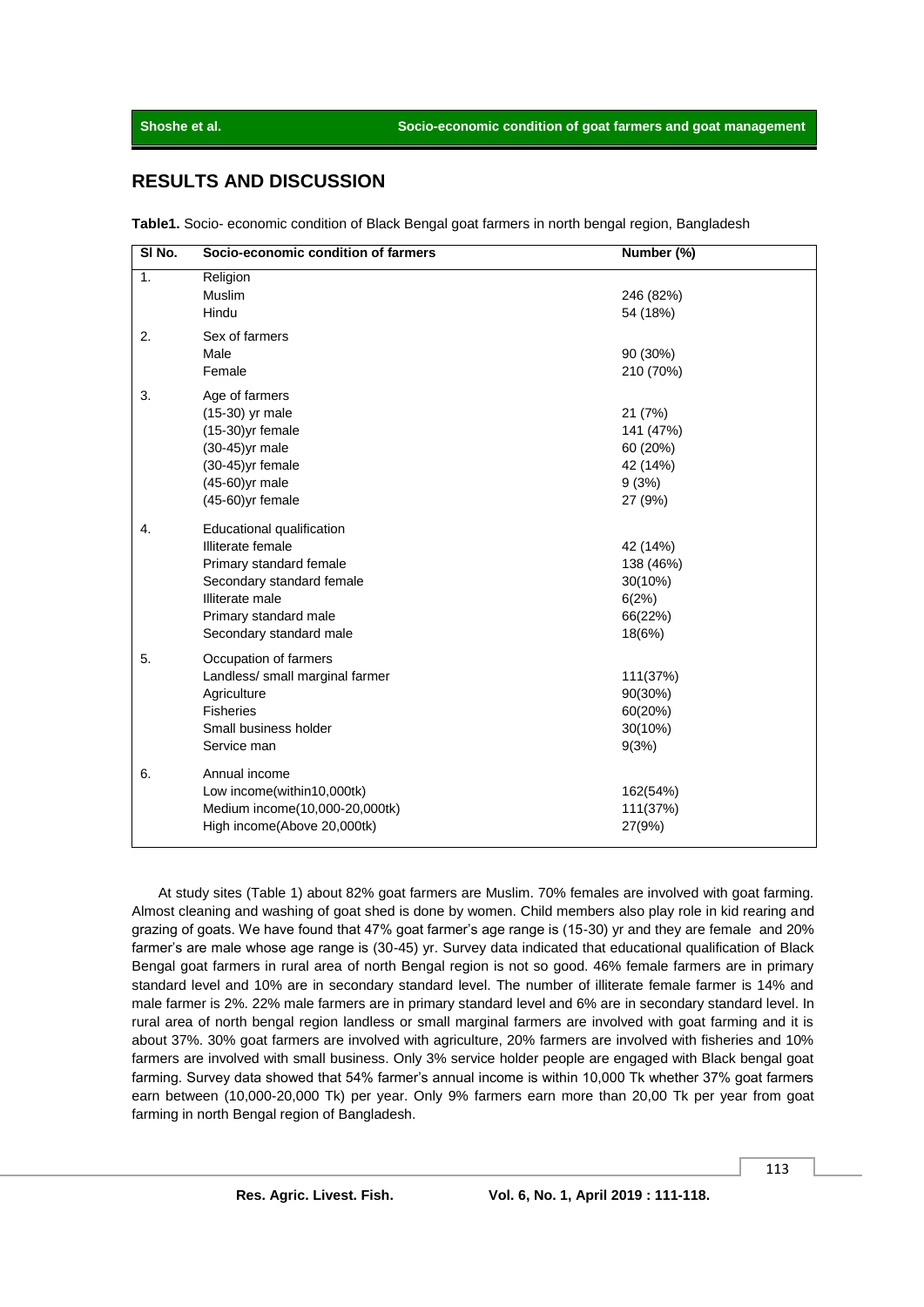| <b>Parameter</b>            | <b>Type</b>            | Number (%) |
|-----------------------------|------------------------|------------|
| Rearing system              | Semi intensive         | 300(100%)  |
|                             | Intensive              | $0(0\%)$   |
| Housing                     | Kacha                  | 246(82%)   |
|                             | Paka                   | 54(18%)    |
| Night shelter               | Farmer's living room   | 12(4%)     |
|                             | Veranda of living room | 54(18%)    |
|                             | Cattle shed            | 51(17%)    |
|                             | Goat shed              | 183(61%)   |
| Floor                       | Mud                    | 192(64%)   |
|                             | <b>Brick finished</b>  | 72(24%)    |
|                             | Cemented               | 36(12%)    |
| Provide bedding material in | Yes                    | 285(95%)   |
| winter season               | No                     | 15(5%)     |

**Table 2.** Housing management of Black Bengal goat in rural area of north Bengal region, Bangladesh

Survey data showed that 100% farmer in rural area rear their goat by semi intensive system. Though Hossain et al., (2015) reported few goat farmers reared their goats in free range and intensive system. Most of the farmers kept their goats at goat's house but Pattamarakha et al., (1997) found most of the farmers did not have shelters for their goats. Among three hundred (300) families 82% farmers make their goat shed by paddy straw and bamboo with mud floor (kacha) and 18% farmer make their goat shed by brick with cemented floor (paka). 61% farmers make separate house for goat and some farmers keep goat at night in their living room (4%), in veranda of living room (18%).In addition, 17% farmer keep goat at night in their cattle shed.

114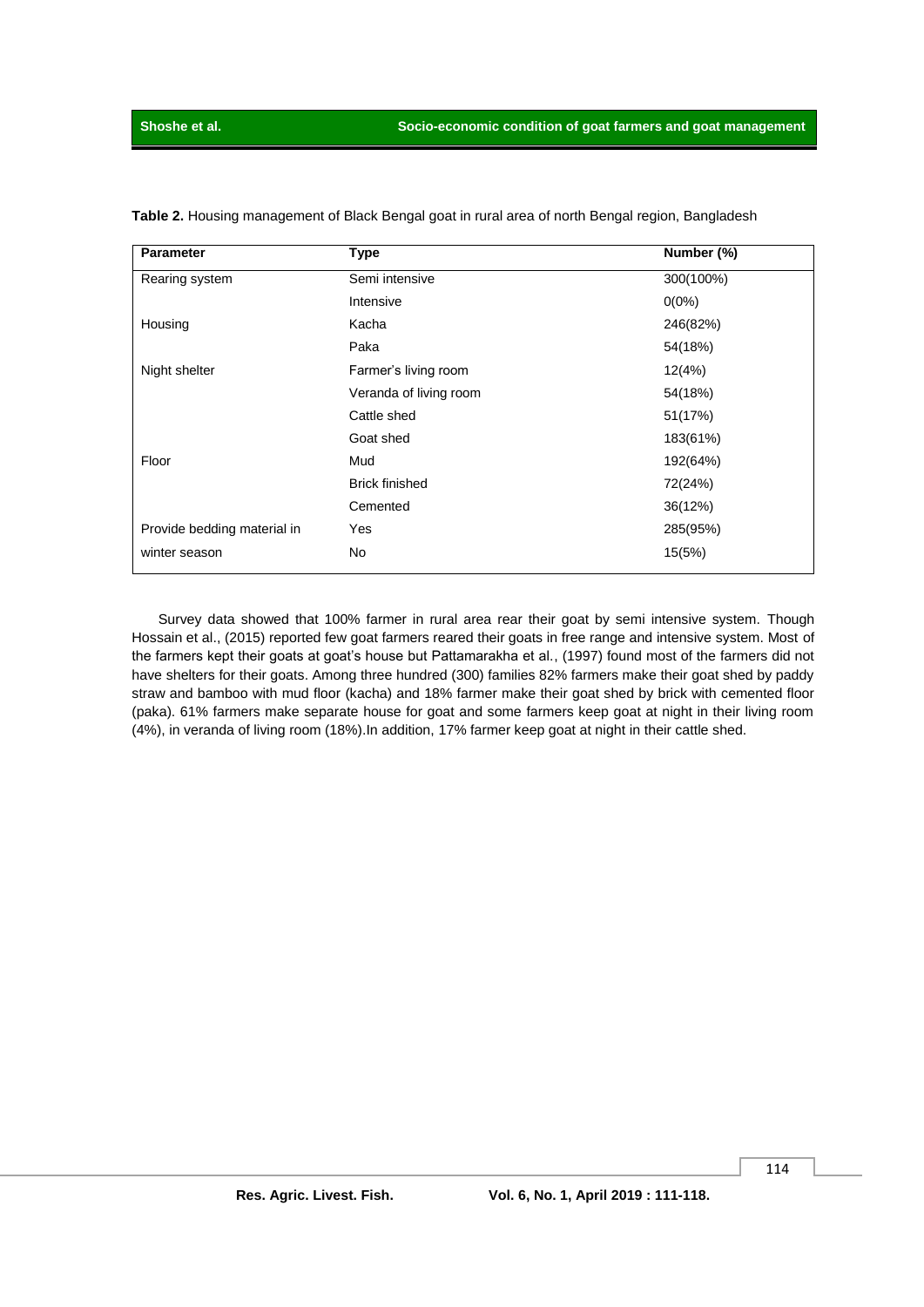| <b>Feeding management</b>                        | Number of farmer (%) |
|--------------------------------------------------|----------------------|
| Concentrate and green grass                      | 258(86%)             |
| Green grass                                      | 42(14%)              |
| Stall feeding with green grass                   | 252(84%)             |
| Stall feeding without green grass                | 48(16%)              |
| Watering once in a day                           | 285(95%)             |
| Watering not counted                             | 15(5%)               |
| Water source (tube well)                         | 222(74%)             |
| Water source (ponds and lake)                    | 78(26%)              |
| Use waterer                                      | 285(95%)             |
| Do not use waterer                               | 15(5%)               |
| Particular concentrate feeder                    | 258(86%)             |
| No particular concentrate feeder                 | 42(14%)              |
| Particular green grass feeder                    | 252(84%)             |
| No Particular green grass feeder                 | 48(16%)              |
| Grazing in rainy day                             | 12(4%)               |
| Not allow grazing in rainy day                   | 288(96%)             |
| Only tree leaves in rainy day                    | 120(40%)             |
| Supply tree leaves with green grass in rainy day | 180(60%)             |

**Table 3.** Feeding management of Black Bengal goat in rural area of north Bengal region, Bangladesh

Among 300 farmers, 86% supply concentrate feed with green grass whereas only 14% farmers do not supply any concentrate feed to their goat. They only allow green grass to their goat. Hossain et al., (2015) observed that few farmers (19.5%) supplied concentrates with green grass to their goats. 84% farmers supply green grass during stall feeding. 95% farmers provide drinking water to their goat in particular waterer. 84% farmers use particular feeder for green grass and 86% farmers provide separate feeder for providing concentrate feed. About 96% farmers do not allow grazing their goat in rainy day. 60% farmers provide tree leaves with green grass and 40% farmers supply only tree leaves in rainy day to their goats.

| Table 4. Feed amount allocated at pregnant and lactation stage of goat |  |  |  |
|------------------------------------------------------------------------|--|--|--|
|------------------------------------------------------------------------|--|--|--|

| Feed type       | Stage of goat | Supplied amount/ day/goat |
|-----------------|---------------|---------------------------|
| Green grass(kg) | Pregnant      | $2.51 \pm 0.07$           |
|                 | Lactation     | $2.63 \pm 0.05$           |
| Concentrate(gm) | Pregnant      | $80.23 \pm 5.61$          |
|                 | Lactation     | $60.00 \pm 5.86$          |
| Tree leaves(kg) | Pregnant      | $0.49 \pm 0.02$           |
|                 | Lactation     | $0.62 \pm 0.03$           |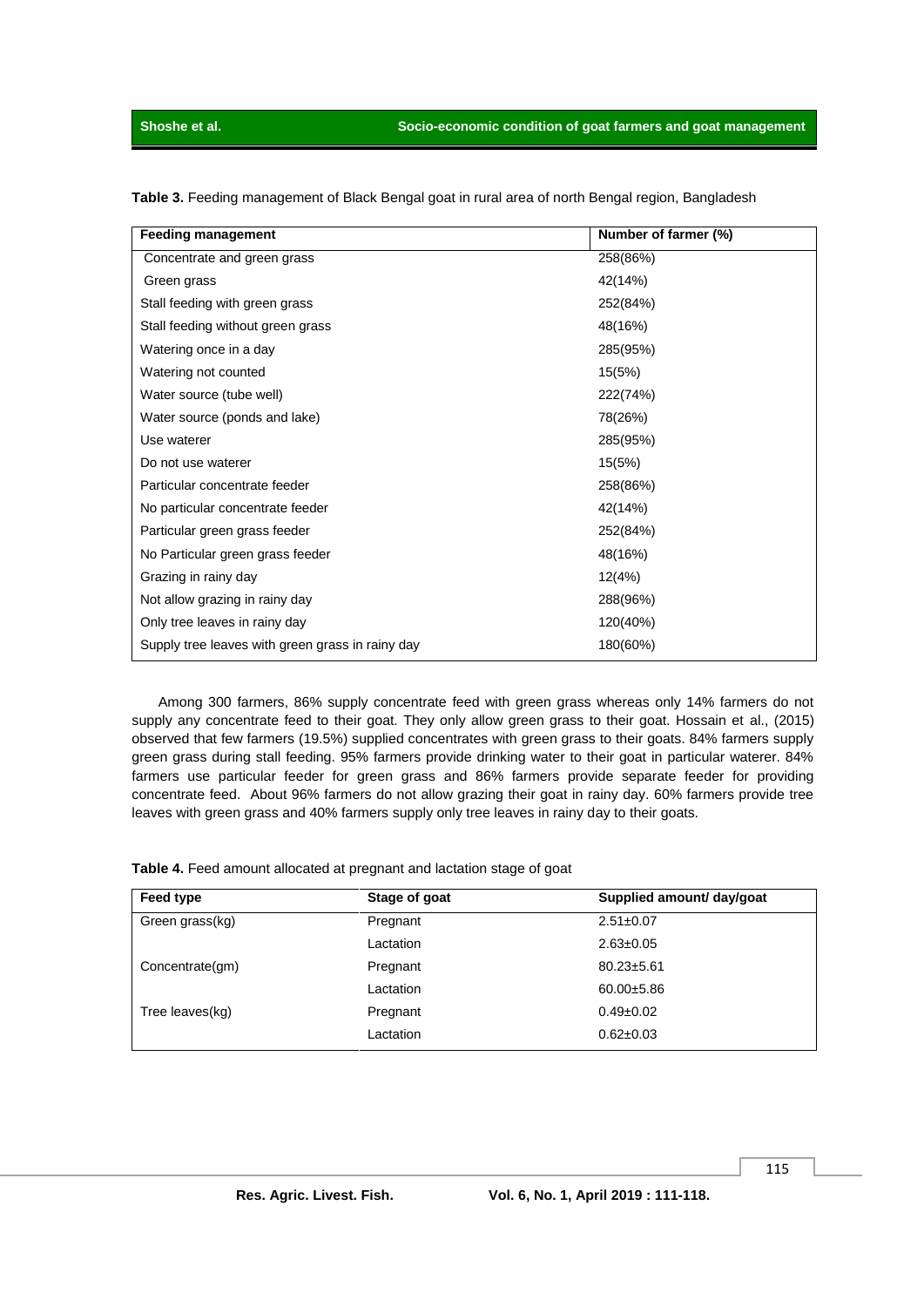### **Shoshe et al. Socio-economic condition of goat farmers and goat management**

In rural area of north Bengal region the amount of green grass, concentrate and tree leaves that are provided at pregnant stage of goat are 2.51±0.07kg/day, 80.23±5.61 g/day and 0.49±0.02 kg/day, respectively. Farmers supplied 2.63±0.05kg/day green grass, 60.00±5.86g/day concentrate and 0.62±0.03kg/day tree leaves per animal during lactation stage.

### **Table 5.** Flock size of farmers

| Flock size (Number) | Number of farmer (%) |
|---------------------|----------------------|
| Up to $5$           | 42 (14%)             |
| $(5-10)$            | 75 (25%)             |
| More than 10        | 183 (61%)            |

The survey of the present study reported that maximum (61%) farmers have more than 10 goat and 25% have (5-10) no. of goat.

### **Table 6.** Body wt. of goat at different stage

| Stage of goat            | Mean $\pm$ SE   |  |
|--------------------------|-----------------|--|
| Birth wt of male kid     | $1.56 \pm 0.06$ |  |
| Birth wt of female kid   | $1.38 \pm 0.06$ |  |
| Weaning wt of male kid   | $5.35 \pm 0.16$ |  |
| Weaning wt of female kid | $4.96 \pm 0.15$ |  |
| <b>Buckling</b>          | $6.12 \pm 0.04$ |  |
| Doeling                  | $5.92 \pm 0.06$ |  |
| <b>Buck</b>              | $8.45 \pm 0.10$ |  |
| Doe                      | $7.44 \pm 0.04$ |  |

Total 3000 Black Bengal goat were under survey. We divided all goats according to their age to determine the body wt at different stage. Survey showed that birth wt of male kid and female kid was 1.56±0.06 kg and 1.38±0.06kg respectively. Weaning wt of male kid and female kid were 5.35±0.16kg and 4.96±0.15kg respectively. The body wt of buckling, doeling, buck and doe were 6.12± 0.04kg, 5.92± 0.06 kg, 8.45±0.10 kg and 7.44±0.04 kg, respectively. Birth and weaning weight of male kids were higher than that of female kids and birth weight at present study were higher than 1.28±0.11 kg (Faruque et al., 2010).

**Table 7.** Insemination method of Black Bengal goat in rural area

| <b>Insemination method</b> | Number of farmer (%) |
|----------------------------|----------------------|
| Natural                    | 252 (84%)            |
| Artificial                 | 48 (16%)             |

At survey region most of the rural farmers (84%) use their own buck or other villager's buck for inseminate their doe and few farmers (16%) use artificial insemination method.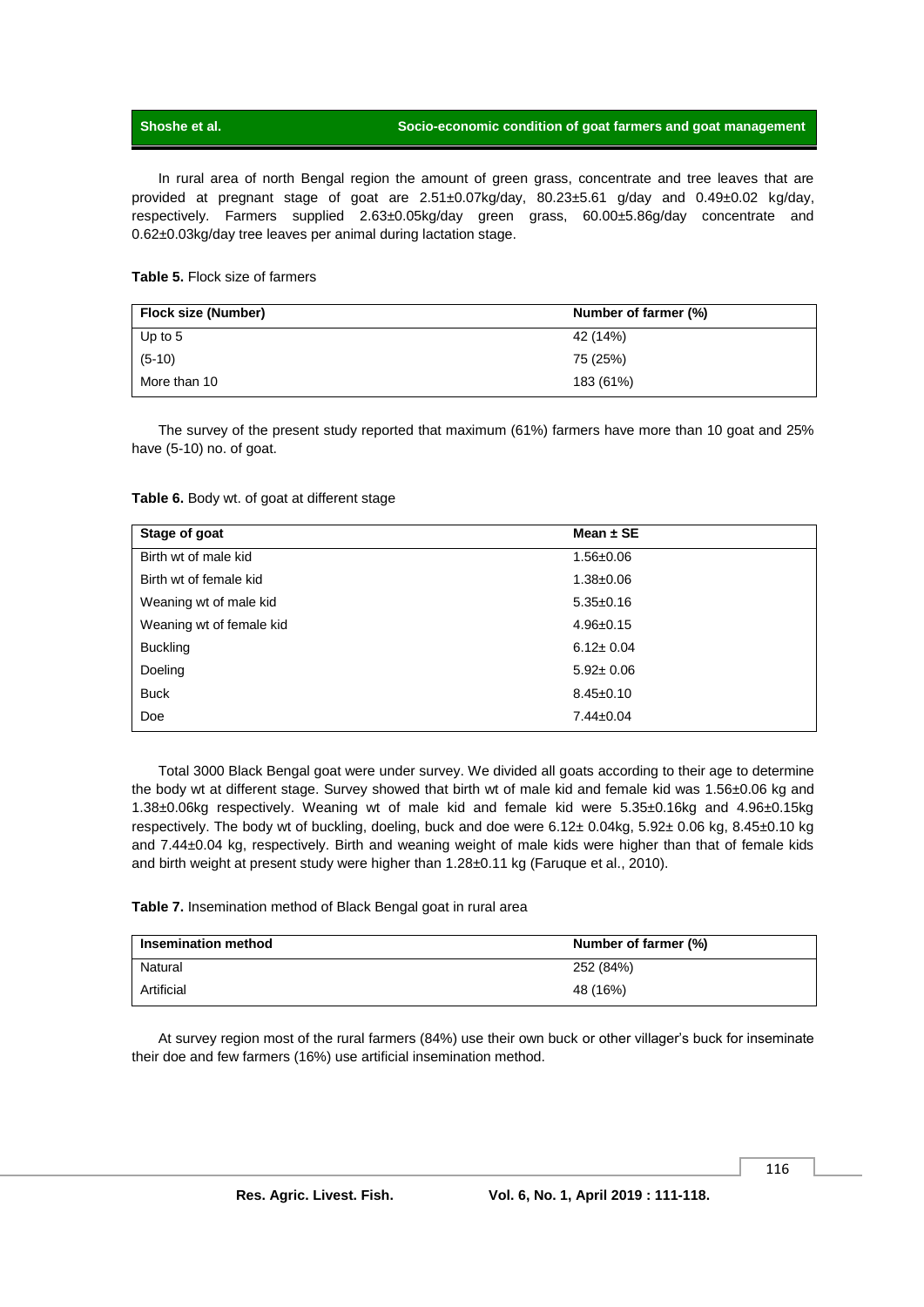| <b>Disease</b> | Up to 1 month | $(1-9)$ month | Above 9 month |
|----------------|---------------|---------------|---------------|
| Pneumonia      | 61            | 20            | 19            |
| Fever          | 43            | 30            | 27            |
| Diarrhoea      | 42            | 38            | 20            |
| Ectoparasite   | 20            | 51            | 29            |
| Pox            | 17            | 25            | 58            |
| Anorexia       | 60            | 30            | 10            |
| Allopacia      | 13            | 33            | 54            |

**Table 8.** Various disease incidences (%) at different age groups

Black Bengal goat is vulnerable to rain water and water logging conditions. This breed is usually not suffered from major disease problem for their high disease resistance capacity. Incidence of various clinical manifestations like pneumonia, fever, diarrhoea, ectoparasitic infestation, pox, anorexia, alopecia is common in this breed. Their occurrences are presented above table.

## **CONCLUSION**

In rural area of north Bengal region, Bangladesh all farmers rear their goat by semi intensive method. Maximum farmers are muslim region. The educational qualifications of farmers are not standard. Women are mostly involved with goat farming. Goat is mostly reared by middle aged farmers. Many of these people rear goat to assist in reaching self-sufficiency. Therefore, goats are considered to play important role in poverty reduction. Most of the farmers keep their goat at night in separate house. Maximum farmers provide bedding materials to the floor in winter season. Maximum farmers provide concentrate feed with green grass. Farmers supplied more amount of concentrate feed their lactating animal than their pregnant doe. They use individual feeder for green grass and concentrate. They supply adequate amount of water to their goat in individual waterer. Flock sizes of the maximum farmers are more than 10 in no. Body weight is always higher in male than female. Most of the farmers use their own buck or other villager's buck for insemination of their doe. Goats are also considered to play role in generating employment, income, capital and improving household nutrition. Due to lack of proper vaccination and deworming goats are suffered from various diseases. To enhance the production potential of the breed it is essential to introduce superior technologies and to create necessary facilities of improved practices in goat keeping. From above discussions we can concluded that Socio economic condition of farmers in rural area of north Bengal region is not so good. They are more careful about feeding than housing, health and breeding of goat.

## **ACKNOWLEDGEMENT**

Authors are grateful to the farmers in rural area of Sirajgonj, Natore, Pabna, Bogra and Rajshahi, district. They were much cordial for collecting information of this survey. Design of this survey was conducted by selffinancing of the authors.

117